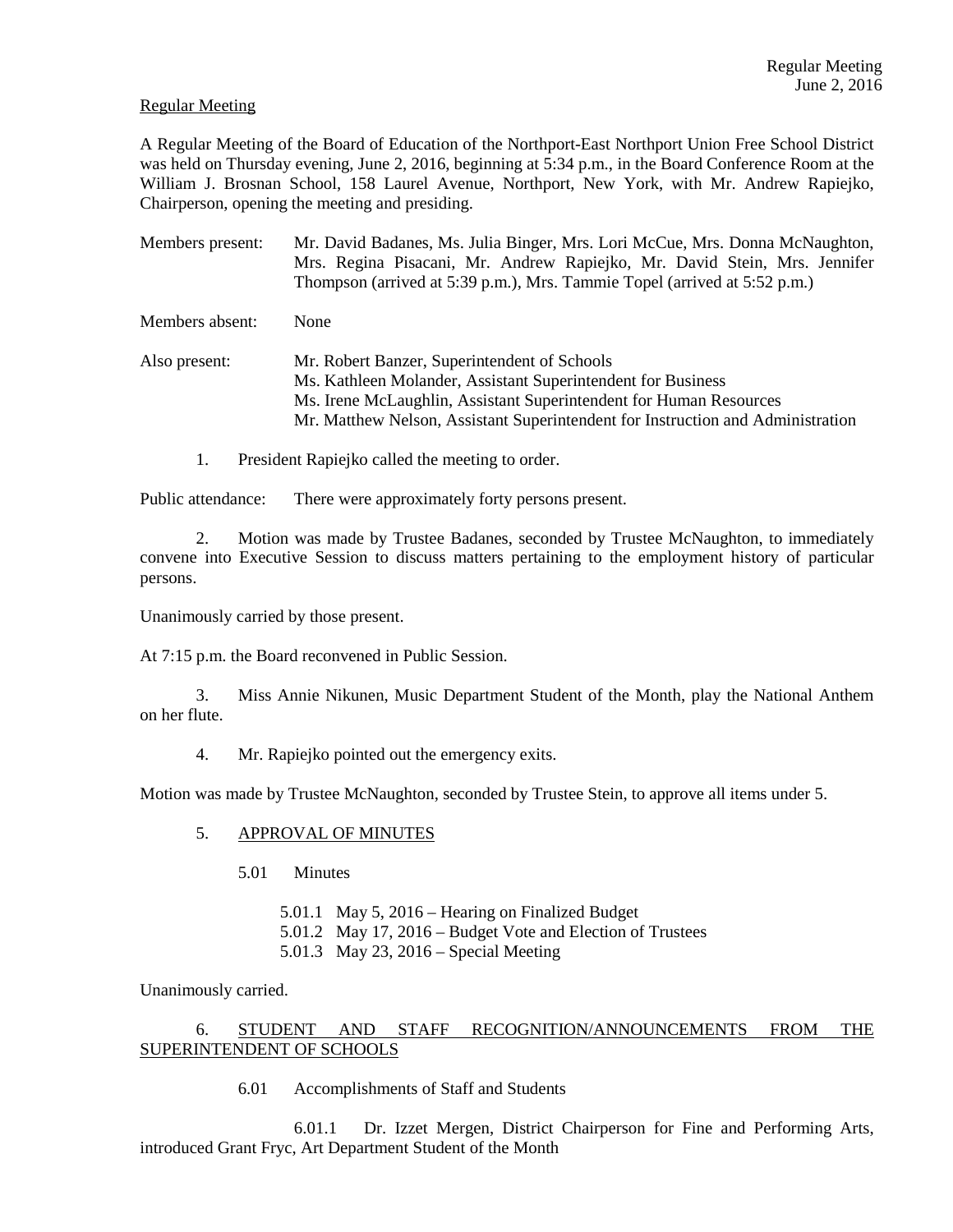Dr. Mergen stated that Grant is a prolific young artist who has taken seven courses in Visual Arts at Northport High School. He is the first student in the department's history to have completed an AP art course, AP Studio in Art, as a sophomore. This year Grant is challenging the IB Visual Art HL Exam, the AP Studio in Art III Exam, and the AP 3D Design Exam. Last year Grant received a 5 on both his AP Studio Art II and AP 2D Design Exams. Dr. Mergen stated that Grant has received a variety of awards for his work including Best in Show at the Long Island Media Arts Show, several Scholastic Gold Key awards, and the Joseph Mack Award at the Long Island's Best Young Artists show. Grant's piece *Docent* won the Congressional Art Award and is on display in the Capital Building in Washington D.C.

Grant will be attending the School of Art Institute of Chicago this fall from which he received a full scholarship.

Grant was unable to attend the meeting but his mother was present and President Rapiejko and Superintendent Banzer congratulated Mrs. Fryc on Grant's fine accomplishments and presented her with a commendation from the Board for Grant.

 6.01.2 Dr. Izzet Mergen, Director of Fine and Performing Arts, introduced Annie Nikunen, Music Department Student of the Month.

Dr. Mergen stated that Annie is a talented, versatile and passionate flutist, composer and singer. She has taken full advantage of the opportunities in the music department from third grade to her senior year. Annie has been a valuable members of the Marching Band, Symphonic Winds, Symphony Orchestra, Pit Orchestra, Freshman Choir, and Tour Choir. She has been the principal flutist in all of her instrumental ensembles. Dr. Mergen stated that Annie's artistry as a flutist has been recognized locally and on the state level by her selection as an All-State performer for the past two years, having performed Principal Flute of the Symphony Orchestra her senior year.

Dr. Mergen stated that Annie will be continuing her studies at Barnard College of Columbia University in the fall where she will be double-majoring in music and cognitive science. She hopes to further explore music's effect on the mind in this combination of music and cognition, and how this impacts performance, listening and approach to film score composition.

President Rapiejko and Superintendent Banzer congratulated Annie on her fine accomplishments and presented her with a commendation from the Board.

 6.01.3 Mr. David Storch, District Chairperson for Science and Technology, introduced Mr. Bryan Horan, Science Research Advisor and the following Science Research Students:

- Jessica Conforti An Assessment of the Effects of Sex and Sex Hormones on Spatial Cognition in Parkinsonian Adult Rats Using the Barnes Maze
- Emily Labruna The Distribution of ADARB1 in induced Pluripotent Stem Cells Affected by ALS and FTD
- Emma Todd Reconstruction and Identification of Neutrino Collisions in a Simulated Liquid Argon Time Projection Chamber
- Maxwell DeBrino Bird's Eye View: The Effect of Shape and Color on the Feeding Behavior of Finches
- Isabella DeBrino A Perplexing Paper Problem: The Effect of a Paper's Composition on its Performance

The students made a brief presentation on their science research projects and Board President Rapiejko and Superintendent Banzer congratulated them on their accomplishments and presented them with commendations from the Board.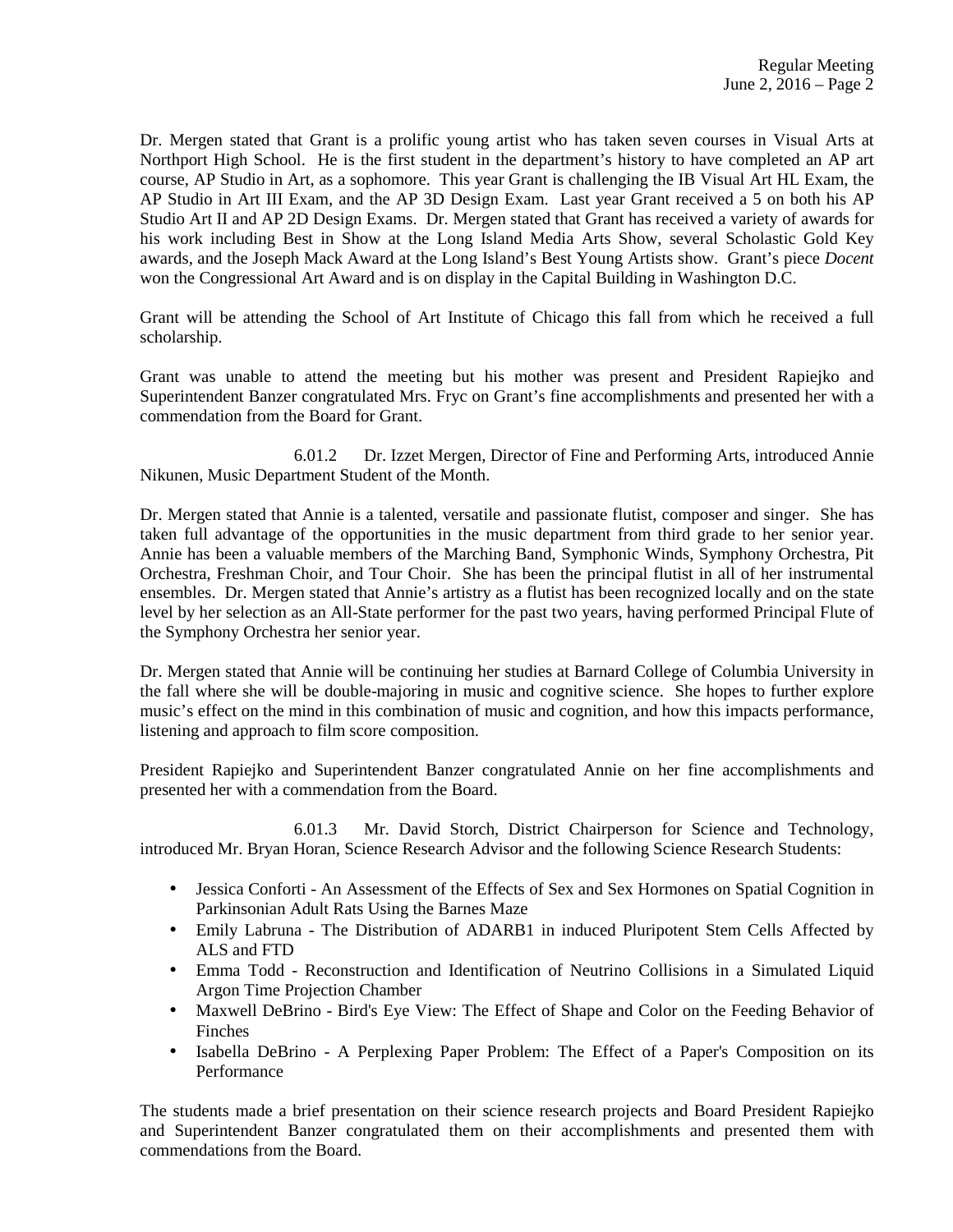Mr. Banzer stated that the District is addressing the issues of lead in the water at some sites. After testing was performed 12 sites out of 200 showed some high levels of lead and those sites have been shut down. More testing will be performed in kitchens, faculty rooms and lavatories. Mr. Banzer stated that it is likely that the lead levels were high at those sites because they are not used. Mr. Banzer stated that at this point there is no requirement to test the water and there are discussions going on at the state and county levels in terms of recommendations.

Mr. Banzer stated that it was an exciting spring in the District in terms of sports and congratulated all the teams competing this year. Mr. Banzer congratulated the baseball team for an exceptional season, students participating the track and field states in Port Jefferson, and Cannon Kingsley who won the Suffolk County Tennis Title and will competing in states.

6.02 President Rapiejko reviewed the upcoming meetings of June  $16<sup>th</sup>$ , July  $7<sup>th</sup>$  and August  $25<sup>th</sup>$ .

## 7. COMMUNICATIONS

7.01 There were no communications to the Board required Board action.

### 8. PUBLIC COMMENT/PARTICIPATION

There was no public comment/participation.

#### 9. SPECIAL REPORTS

 9.01 Mr. Robert Banzer, Superintendent of Schools, presented The Capital Projects Facilities Committee Scope of Capital Works

Mr. Banzer stated that the Capital Project Committee consisted of Antoinette Blanck, Paul Klimuszko, Carl Litt, Chris Robinson, David Storch, Rob Ingraham, Susanne Lindley, Kathleen Molander, and Tony Resca. The committee's task was to prioritize a scope of work for District buildings, grounds and facilities; present findings to the Board of Education and recommend a course of action for consideration. The committee used sources such as the building conditions survey, input from Principals and Chairs, the Athletic Facilities Committee Report, and Operations & Maintenance Committee reports.

The goals are to replace aging infrastructure items that are nearing the end of their useful life, improve and modernize classroom space to facilitate improved instruction, and provide students and the community with more useful physical education and athletic facilities. The projects would include extensive asphalt paving work district-wide; K-12 lavatory renovations; classroom and gymnasium upgrades where needed; masonry repair; window/ceiling renovations; mechanical upgrades; improve heating, cooling and ventilation; athletic and physical education field renovations.

The committee presented pictures of the infrastructure/repairs and grounds, classroom upgrades, secondary science classroom and lab facilities to create highly engaging, state-of-the-art science labs to enhance the delivery of instruction, foster inquiry-based scientific experimentation and strengthen overall STEM learning outcomes; and physical education and athletics repairs/upgrades.

The committee reviewed the proposed projects by building:

Northport High School: Asphalt repave/repair parking lots and driveways; upgrade/renovate/redesign fields (turf) main stadium and track, Sweeney field, baseball/softball; resurface handball courts; renovate science wing (S-wing) 10 classrooms; redesign of south entrance; improve ventilation in main gymnasium and wrestling room; renovate bathrooms in Commons area.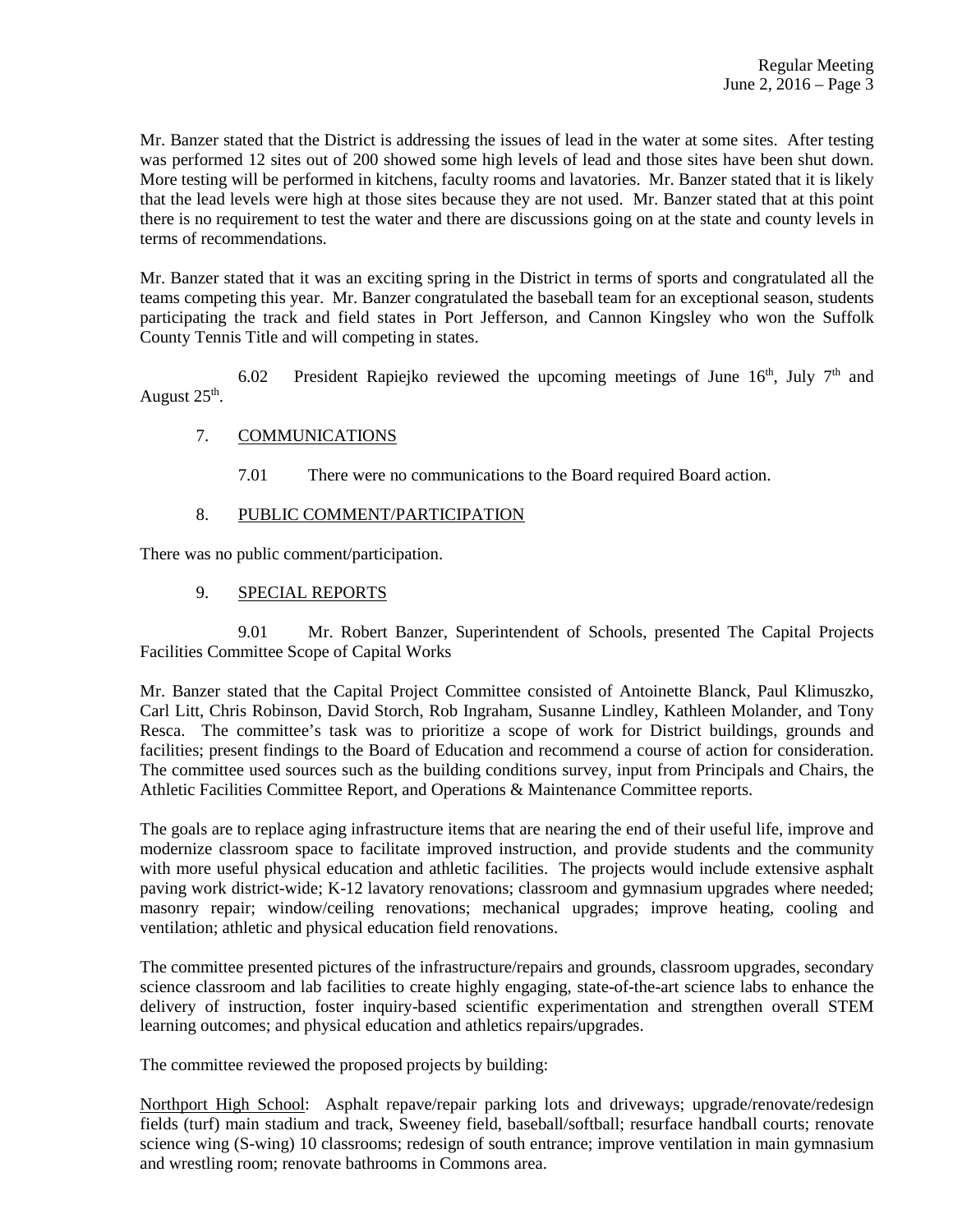East Northport Middle School: Repave/repair asphalt driveway, parking lot, sidewalk and curb repairs; field improvements (irrigation and drainage), upgrade/replace track; science classroom upgrades; upgrade fire alarms; update stage rigging and lighting system; bathroom renovations; gymnasium window system.

Northport Middle School: Replace windows (main office suite); corridor ceiling replacements (A,B.C); gymnasium improvements – HVAC  $\&$  partition; upgrade fire alarm system; renovate bathrooms (G-wing); renovate classrooms (Family & Consumer Science D-wing, Science Rooms G-wing); repave asphalt parking lots and driveways; field improvements (baseball/softball); upgrade/replace tennis courts; upgrade/replace track.

Bellerose Avenue: Repave asphalt parking lots and driveways; renovate lavatories; chimney repair; lighting and ventilation in gymnasium; ceiling replacement in corridors; field irrigation.

Dickinson Avenue: Chimney repair/flue replacement; repave asphalt driveway & parking lots; replace underground heat piping; renovate bathrooms; update classroom cabinetry and closets; update mains and disconnects.

Fifth Avenue: Replacement of sinks and counters (A-wing); renovate classroom lavatories (A-wing); asphalt driveway and parking lot replacement

Norwood Avenue: Replacement of sinks and counters (A-wing); asphalt replacement; renovate building lavatories

Ocean Avenue: Repave parking lots and driveways; replace classroom countertops (B-wing); upgrade kitchen exhaust; replace steam pipes (B-wing)

Pulaski Road: Repave asphalt parking lots & driveways; chimney & masonry repairs; replace classroom sinks and cabinets; renovate building lavatories

William J. Brosnan: Upgrade electrical panels; replace central a/c unites; upgrade fire alarm system; replace gymnasium bleachers; update auditorium seating; replace window and stone sills; repave parking lots and driveways; upgrade/repave tennis courts; masonry repairs, lintels and cornice; upgrade/replace track, renovate grass field and include irrigation.

There was a discussion regarding the proposed projects. The committee stated that they were presented with a list approximately fifteen pages long and after numerous meetings, exchanges, and homework that list was reduces to approximately six pages of needs, not wants. The list started at approximately \$80 million dollars and it was trimmed down to approximately \$40 million. The District will need to make an annual investment in capital.

Motion was made by Trustee Thompson, seconded by Trustee Badanes, to approve all items under 10., with the exception of severing items  $10.04.2 -$  Policy #5460.2,  $10.05.6 -$  Policy #5220 and  $10.05.9 -$ Policy #5440.

# 10. SUPERINTENDENT'S REPORT, GENERAL – FOR BOARD ACTION

 10.01 Approving the Personnel Actions Report dated June 2, 2016, attached and made part of the official minutes.

President Rapiejko announced the resignations of Nolan Briggs, Supervisor of Security, and Catherine Silletti, Assistant Principal at East Northport Middle School.

- 10.02 Approving Schedule J Committee on Special Education
- 10.03 Receiving for a first read the following textbook:

 10.03.1 *World History: Connections to Today,* Ellis & Esler, Prentice Hall 2003, Global History & Geography I & II, Grades 9 and 10

10.04 Receiving for a second reading and adopting the following policies: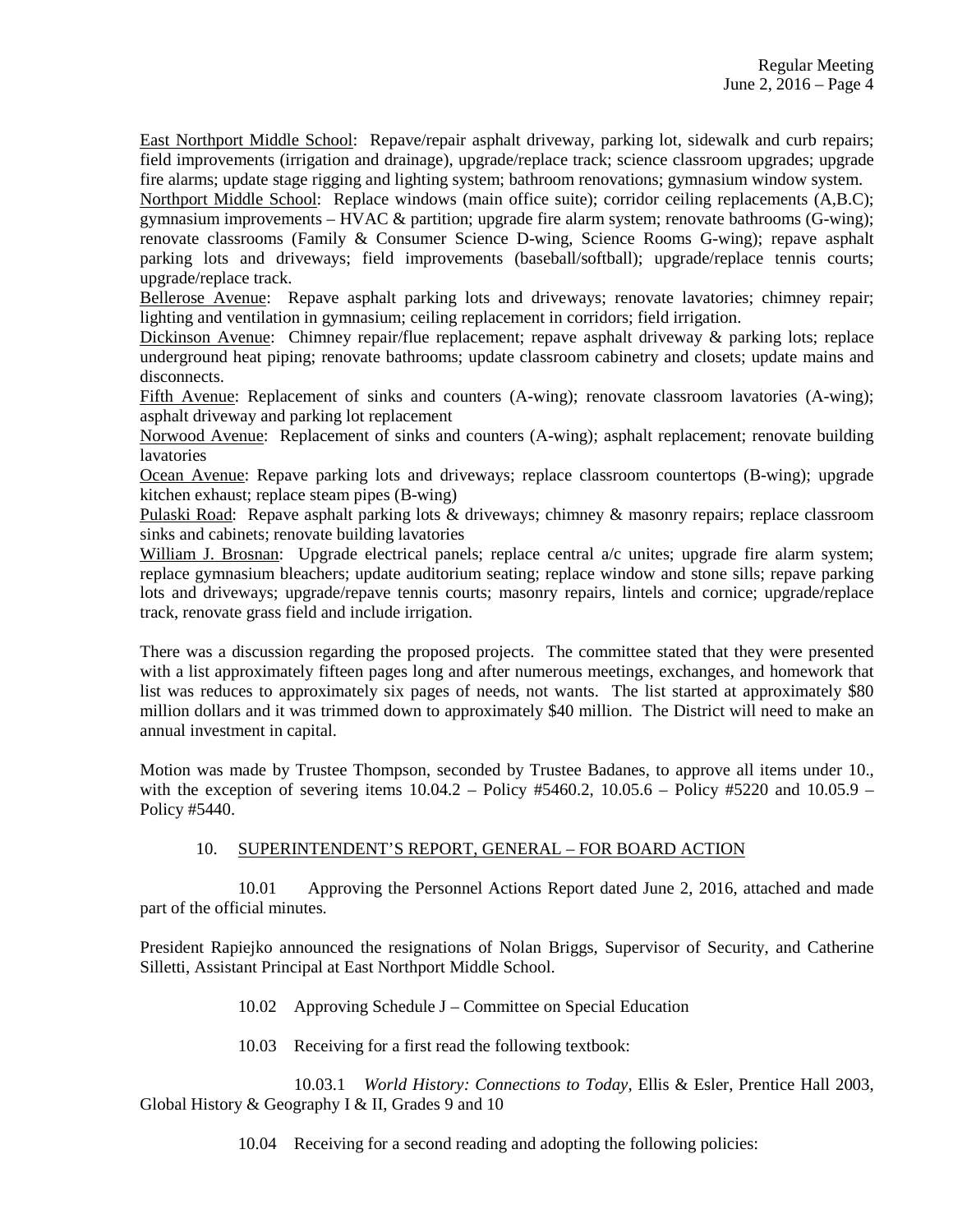10.04.1 Policy #5450.1 – "Notification of Release of Convicted Sex Offenders"

Motion was made by Trustee Thompson, seconded by Trustee Badanes, to table items 10.04.2

Unanimously carried.

 10.04.2 Tabled 10.04.3 Policy #5465 – "Child Abuse in an Educational Setting" 10.04.4 Policy #9520 – "Family and Medical Leave"

At 10:30 p.m., motion was made by Trustee McNaughton, seconded by Trustee Pisacani, to extend the meeting.

Unanimously carried.

10.05 Receiving for a first reading the following policies:

 10.05.1 Policy #5110 – "Attendance Zones" (replaces policies #5117 "School Attendance Areas", #5119 "Inter-School Pupil Transfers")

 10.05.2 Policy #5152 – "Admission of Non-Resident Students" (replaces policy #5118 "Attendance – Residency")

 10.05.3 Policy #5162 – "Student Dismissal Precautions" (replaces policy #5113.3 "Student Release from School")

10.05.4 Policy #5200 – "Extra-Class and Co-Curricular Activities"

 10.05.5 Policy #5210 – "Student Organizations" (replaces policy #5210 "Activities, Student Participation in School Sponsored")

Motion was made by Trustee Thompson, seconded by Trustee Badanes, to table items 10.05.6, 10.05.7 and 10.05.9

Unanimously carried.

 10.05.6 Tabled 10.05.7 Tabled 10.05.8 Policy #5420 – "Student Health Services" (replaces policy #5141.21 "Students Affected with a Severe Asthmatic Condition") 10.05.9 Tabled

The Board made some minor revisions to the policies for a first read and those will be updated by Board Counsel for the second read.

Vote on Trustee Thompson's motion to approve all items under 10., with the exception of tabled items 10.04.2 Policy #5460.2, 10.05.6 Policy #5220, 10.05.7 Policy #5280 and 10.05.9 Policy #5440 was unanimously carried.

Motion was made by Trustee McCue, seconded by Trustee Stein, to approve all items under 11., with the exception of severed item 11.04

### 11. SUPERINTENDENT'S REPORT, FINANCIAL – FOR BOARD ACTION

11.01 Taking specified action on the following BIDS:

EDUCATIONAL: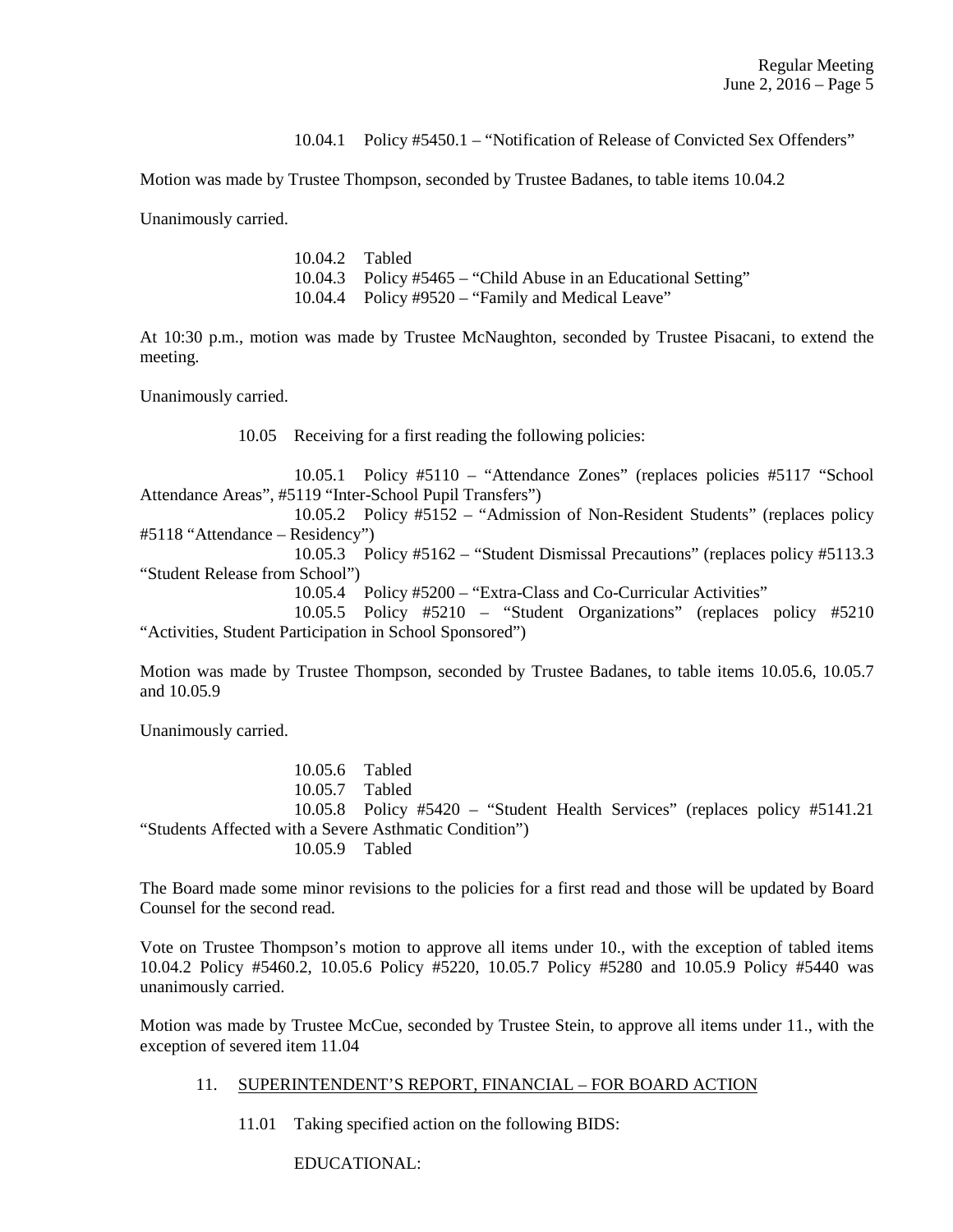| 11.01.1 AWARD: Musical Instrument Accessories      |
|----------------------------------------------------|
| 11.01.2 AWARD: District Wide Printing              |
| 11.01.3 AWARD: Driver Education In-Car Instruction |
| 11.01.4 AWARD: Propane Fuel for Buses              |

11.02 Approving the following resolution to participate in the Western Suffolk BOCES & Component School Districts RFP# 16-17-03P-IE5-LH for Tutorial & Special Education Services for **Students** 

 "WHEREAS, various educational and municipal corporations located within the State of New York desire to bid jointly for Tutorial & Special Education Services for Students, Western Suffolk BOCES & Component School Districts - RFP #16-17-03P-IE5-LH, opened March 17, 2016; Term of Contract: July 1, 2016 through June 30, 2017; and

 WHEREAS, the Northport-East Northport U.F.S.D. an educational/municipal corporation is desirous of selectively participating with other educational and/or municipal corporations in the State of New York in joint bidding in the areas mentioned above pursuant to General Municipal Law §119-o and Education Law Section 1950; and

WHEREAS, the District is a municipality within the meaning of General Municipal Law §119-n and is eligible to participate in the Board of Cooperative Educational Services, Second Supervisory District of Suffolk County (hereinafter Western Suffolk BOCES) Joint Municipal Cooperative Bidding Initiative in the areas mentioned above; and

 WHEREAS, with respect to all activities conducted by the Western Suffolk BOCES, the District wishes to delegate to Western Suffolk BOCES the responsibility for drafting of specifications, advertising for bids/proposals, accepting and opening bids/proposals, tabulating bids/proposals, awarding the bids/proposals, extending awards of bids/proposals, and reporting the results to the District.

 BE IT RESOLVED that the District hereby appoints Western Suffolk BOCES to represent it and to act as the lead agent in all matters related to the services as described above; and

 BE IT FURTHER RESOLVED that the District hereby authorizes Western Suffolk BOCES to place all legal advertisements for any required cooperative bidding in Newsday, which is designated as the official newspaper for Western Suffolk BOCES; and

 BE IT FURTHER RESOLVED that this Agreement with the Participant shall be for a term of one (1) year as authorized by General Municipal Law §119-o.2.j."

 11.03 Approving disposition of the following out of date Science textbooks and approving disposal in accordance with Board policy:

- Earth Science (156 books)
- Earth Science The Physical Setting (82 books)
- Earth Science The Study of a Changing Planet (22 books)
- Teacher's Edition: Modern Earth Science (1 book)
- Teacher's Edition: Earth Science (1 book)

11.04 Severed

 11.05 Approving a grant application from the New York State Bar Association in the amount of \$6,157 to be used to support the expenses related to the 2016 Law and Civic Education Summer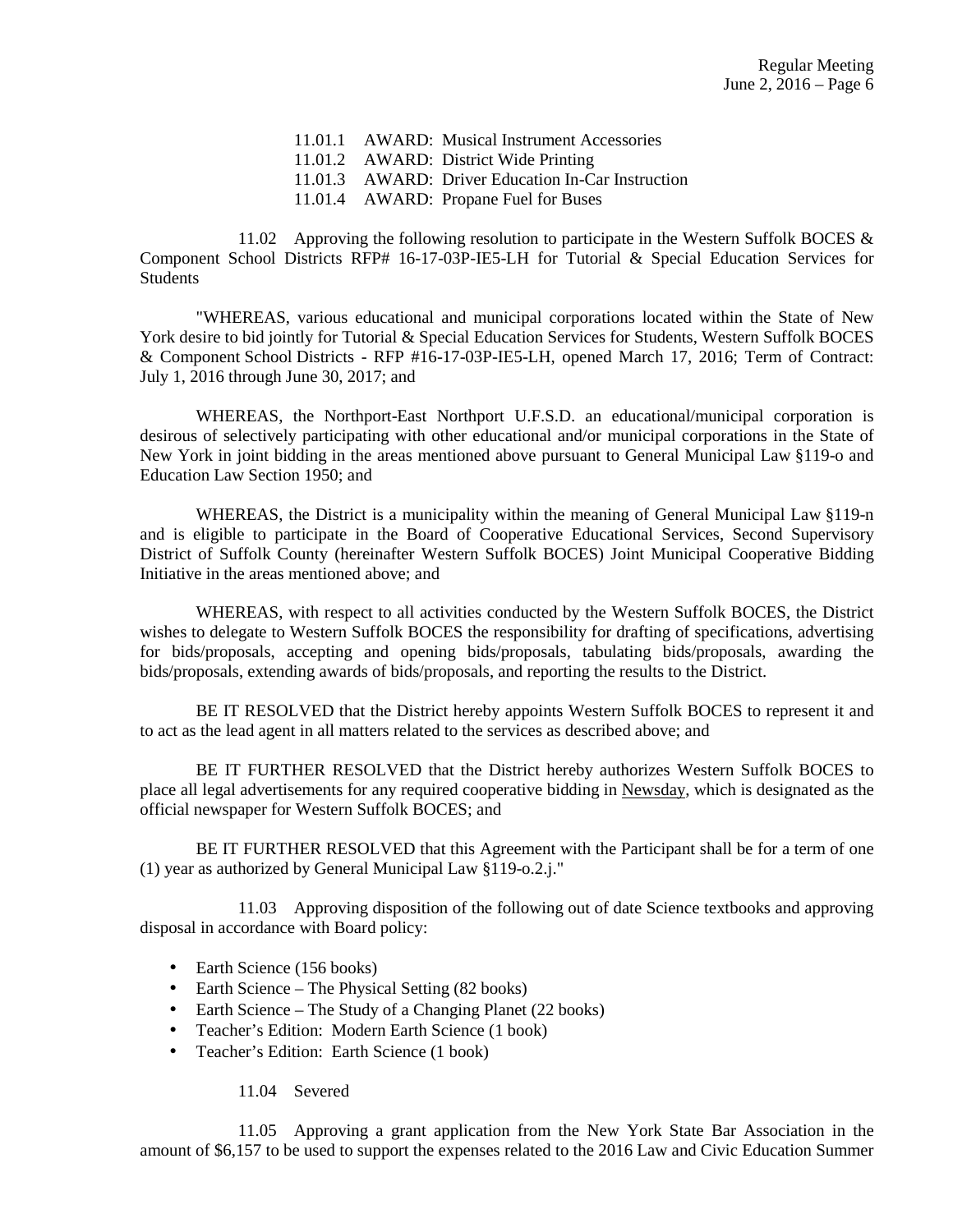Institute conducted in partnership between the District's Law-Related Education Program (Project P.A.T.C.H) and the Law, Youth and Citizenship Program of the New York State Bar Association

 11.06 Approving a request to the State for an exemption from the requirement for a breakfast program.

11.07 Approving the following resolution:

 "RESOLVED, that the Board of Education accept a donation of \$300 from the Suffolk Association of School Business Officials to provide a scholarship to a graduating senior who has been involved with AMND and/or ALS research"

11.08 Approving the following resolution:

 "BE IT RESOLVED, that the Board of Education hereby gratefully accepts a donation of \$170 from Northport-East Northport residents whose names are more fully set forth in the attached document, for the purpose of students attending field trips to the FBI Headquarters, Airpower Museum and Museum of American Armor as an alternative to the trip to Washington, D.C. on May 4, 5 and 6, 2016 and increase the 2015-2016 budget code A2110.4161.23.2902 by \$170 for this purpose.

 BE IT RESOLVED, that the Board of Education hereby approves an increase in the revenue code A2705 of the 2015-2016 budget by \$170 with the understanding that this increase in revenue is the result of donations from the Northport-East Northport residents."

11.09 Approving the following resolution:

 "BE IT RESOLVED, that the Board of Education hereby gratefully accepts a donation of \$437.76 from the Northport Middle School Student Activity Fund for the purposes of covering the cost of transportation for the Northport Middle School Kickline trips on January 10, 2016, February 7, 2016 and March 6, 2016 and increase the 2015-2016 budget code A1620.1647.00.7900 by \$437.76 for this purpose.

 BE IT RESOLVED, that the Board of Education hereby approves an increase in the revenue code A2705 of the 2015-2016 budget by \$437.76 with the understanding that this increase in revenue is the result of donations from the Northport Middle School Student Activity Fund."

11.10 Approving the following resolution:

 "BE IT RESOLVED, that the Board of Education hereby gratefully accepts a donation of \$1,910 from the East Northport Parents Charitable Foundation, for the purpose of the Dickinson Avenue Elementary School trip to Washington D.C. and increase the 2015-2016 budget code A2110.4010.00.2901 by \$1,910 for this purpose.

 BE IT RESOLVED, that the Board of Education hereby approves an increase in the revenue code A2705 of the 2015-2016 budget by \$1,910 with the understanding that this increase in revenue is the result of donations from the East Northport Parents Charitable Foundation."

11.11 Approving the following resolution:

 "BE IT RESOLVED, that the Board of Education hereby gratefully accepts a donation of \$31,768.19 from the East Northport Parents Charitable Foundation for the purpose of the Dickinson Avenue Elementary School trip to Washington D.C. and increase the 2015-2016 budget code A2110.4010.00.2901 by \$31,768.19 for this purpose.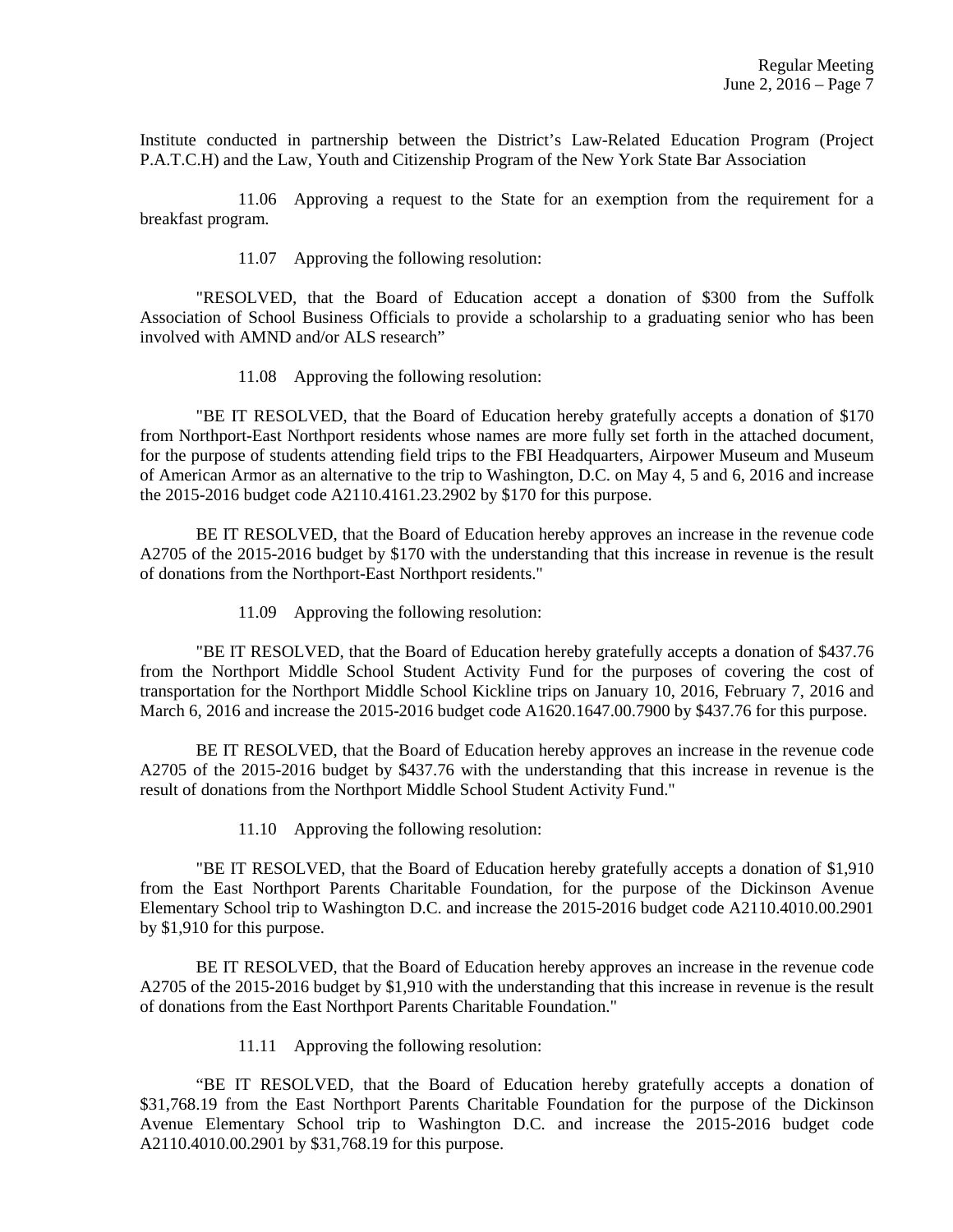BE IT RESOLVED, that the Board of Education hereby approves an increase in the revenue code A2705 of the 2015-2016 budget by \$31,768.19 with the understanding that this increase in revenue is the result of donations from the East Northport Parents Charitable Foundation."

 11.12 Approving the following Capital Project Change Orders and Allowance Authorization:

 11.12.1 Change Order No. 2, SED #58-04-04-03-0-010-027, Northport High School, deduction in the amount of \$1,476.76

 11.12.2 Change Order No. 1, SED #58-04-04-03-0-008-020, Northport Middle School, addition in the amount of \$10,620.00

 11.12.3 Allowance Authorization No. 1, SED #58-04-04-03-0-008-020, Northport Middle School, in the amount of \$10,000.00

 11.13 Approving a Supplemental Education Services Agreement between the Northport-East Northport Union Free School District and Homecare Therapies dba Horizon Healthcare Staffing for Substitute Nursing Services in an amount not to exceed \$20,000 (SSS)

 11.14 Approving a 2016-2017 Agreement between the Northport-East Northport Union Free School District and Developmental Disabilities Institute (Spec. Ed.)

 11.15 Approving a 2016-2017 Agreement between the Northport-East Northport Union Free School District and Astor Learning Center (Spec. Ed.)

 11.16 Approving a 2016-2017 Agreement between the Northport-East Northport Union Free School District and Brookville Center for Children's Services, Inc. (Spec. Ed.)

 11.17 Approving a 2016-2017 Agreement between the Northport-East Northport Union Free School District and St. James Tutoring, Inc. (Spec. Ed.)

 11.18 Approving a 2016-2017 Agreement and Release between the Northport-East Northport Union Free School District and a parent regarding placement of a disabled child (Spec. Ed.)

 11.19 Approving a 2016-2017 Special Education Services Contract, Education Law §4401(2)(b) between the Board of Education of the Northport-East Northport Union Free School District and the Board of Education of the Deer Park Union Free School District (Spec. Ed.)

 11.20 Authorizing the Board President to sign contracts with the following school districts to provide health services for Northport-East Northport students attending school in that district during the 2015-2016 school year:

 11.20.1 Commack Union Free School District, five (5) students attending Jewish Academy and fifteen (15) students attending Holy Family @ \$1,095.68, totaling \$21,913.60

 11.21 Approving a Fund Surplus Resolution and Release between the Northport-East Northport Union Free School District and Questar III

 11.22 Approving the Claims Auditor's Report for Warrants and Schedule of Claims for payments dated:

April 8, 2016 (Payroll Trust & Agency Warrant), April 15, 2016 (Accounts Payable Warrant), April 22, 2016 (Payroll Trust & Agency Warrant), April 29, 2016 (Accounts Payable Warrant), April 2016 (Claims Audit Report)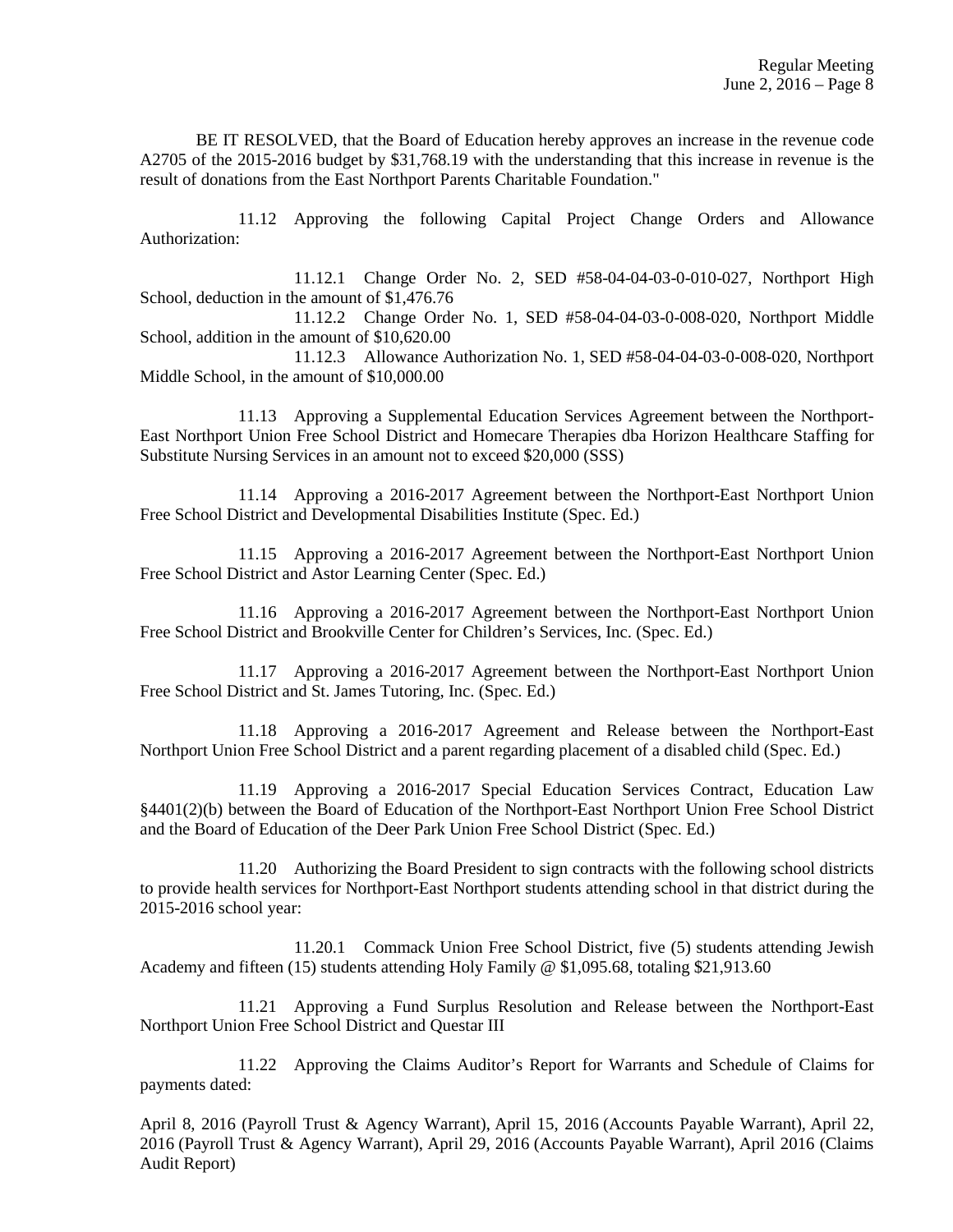11.23 Approving Claims Auditor's Report – Payroll Audit for the Payroll Distribution/Audit dated April 8, 2016 (BAS)

 11.24 Approving the School Lunch Profit and Loss Statement for the Month Ending March 31, 2016

 11.25 Approving the Monthly Revenue and Budget Status Report – School Lunch Fund for the Month Ending March 31, 2016

 11.26 Approving the Monthly Revenue and Budget Status Report – Special Aid Fund for the Month Ending March 31, 2016

 11.27 Approving the Monthly Revenue and Budget Status Report – General Fund for the Month Ending March 31, 2016

 11.28 Approving the Monthly Revenue and Budget Status Report – Capital Fund for the Month Ending March 31, 2016

 11.29 Approving the Quarterly Trial Balance Reports for all District Funds for the quarter January 1, 2016 – March 31, 2016

 11.30 Approving the Quarterly Student Activity Account Reports for the period January 1, 2016 – March 31, 2016

- 11.30.1 Northport High School
- 11.30.2 East Northport Middle School
- 11.30.3 Northport Middle School
- 11.31 Approving Transfer of School Lunch Fund Appropriations in the 2015-2016 budget
- 11.32 Approving Transfer of General Fund Appropriations in the 2015-2016 budget
- 11.33 Approving Transfer of Special Aid Fund Appropriations in the 2015-2016 budget
- 11.34 Approving Transfer of General Fund Appropriations in the 2015-2016 budget

Vote on Trustee McCue's motion to approve all items under 11., with the exception of severed item 11.04 was unanimously carried.

Motion was made by Trustee McCue, seconded by Trustee Topel, to approve item 11.04

11.04 Receiving the following donations to the District:

 11.04.1 \$550 from Eastern Instrumentation Corp. to the Rose Ann Madiou Memorial Scholarship 11.04.2 \$100 from Perry W. Hasson to the Geraldine Wolf Welch Memorial Scholarship 11.04.3 \$500 from Patricia and David Welch to the Geraldine Wolf Welch Memorial Scholarship 11.04.4 \$7,500 from Steven L. Ingerman to the Henrietta Ackerly Memorial Scholarship 11.04.5 \$770 from the Faculty Recital Fundraiser to the following scholarships: \$550 to the Michael C. Kauffman Memorial Scholarship, \$100 to the Dora Clarke Memorial Scholarship,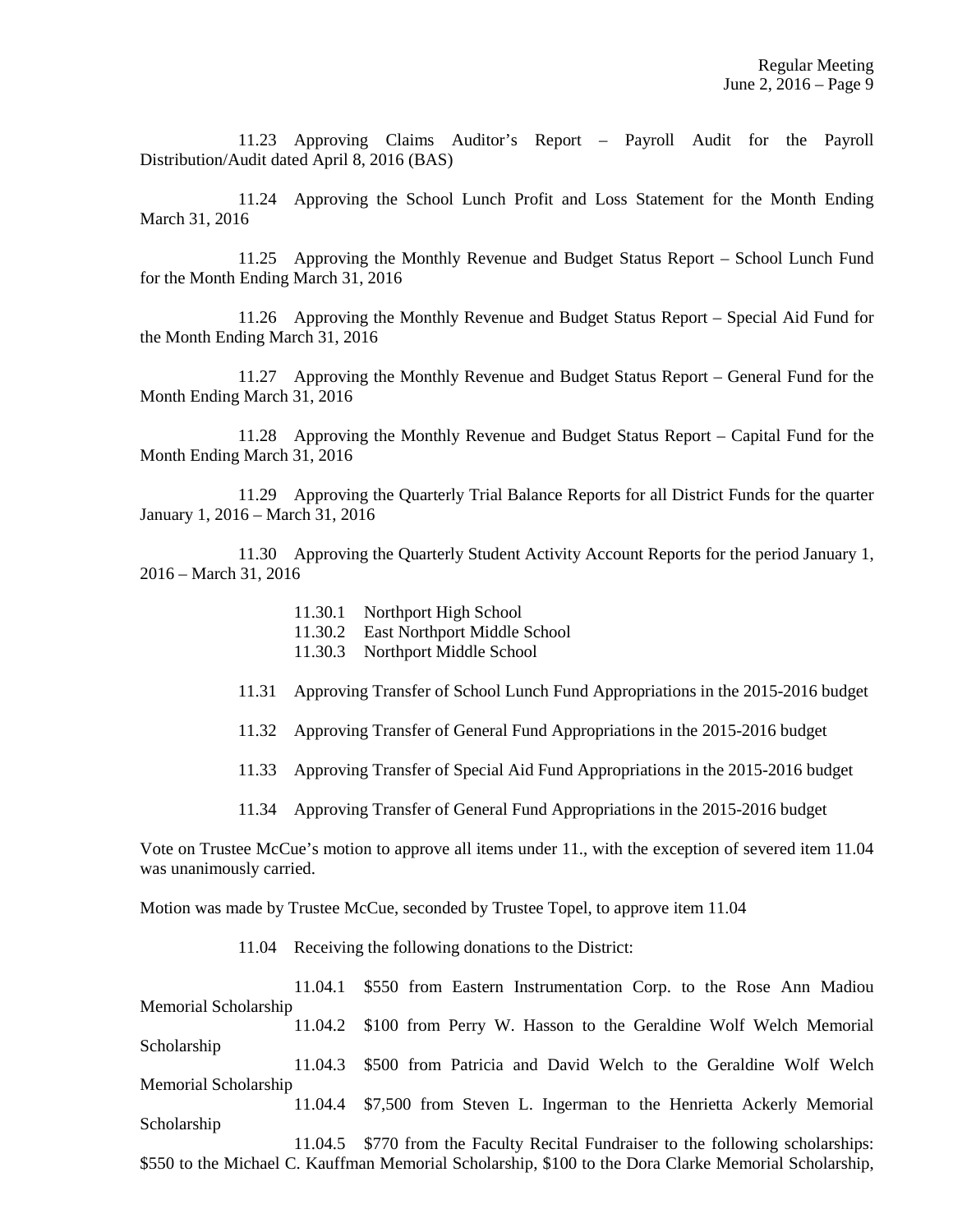\$120 to the James J. Cassara Scholarship 11.04.6 \$100 from John and Pamela Dayton to the Robert and Marjorie Krueger Memorial Scholarship 11.04.7 \$10 from Lawrence and Doris Fischer to the Robert and Marjorie Krueger Memorial Scholarship 11.04.8 \$50 from Mark Petrone to the Michael C. Kauffman Memorial Scholarship 11.04.9 \$50 from Donald and Donna McNaughton to the Michael C. Kauffman Memorial Scholarship

Vote on Trustee McCue's motion to approve item 11.04 was as follows:

YES: Mr. Badanes, Ms. Binger, Mrs. McCue, Mrs. Pisacani, Mr. Rapiejko, Mr. Stein, Mrs. Thompson, Mrs. Topel ABSTAIN: Mrs. McNaughton

Motion passed.

### 12. SUPERINTENDENT'S REPORT – FOR INFORMATION ONLY

12.01 Schedule H – Use of Facilities

 12.02 Budget Transfers for the period April 26, 2016 through May 18, 2016 – As per Board Policy #6150, all transfers between salary codes up to \$25,000 and transfers between all other codes up to \$10,000 are to be reported to the Board of Education as an information item.

### 13. UNFINISHED BUSINESS

### 14. NEW BUSINESS

 14.01 The Board considered the following items to be placed on an agenda for a future Board Meeting:

- Use of Facilities Policy
- Middle and High School Reporting Policy
- Finance Advisory Committee
- Legislative Advocacy Committee

These items will be place on a future agenda for discussion.

### 15. ADJOURNMENT

At 12:08 a.m., motion was made by Trustee McCue, seconded by Trustee Stein, to convene into Executive Session to discuss matters pertaining to the appointment of particular persons.

Unanimously carried.